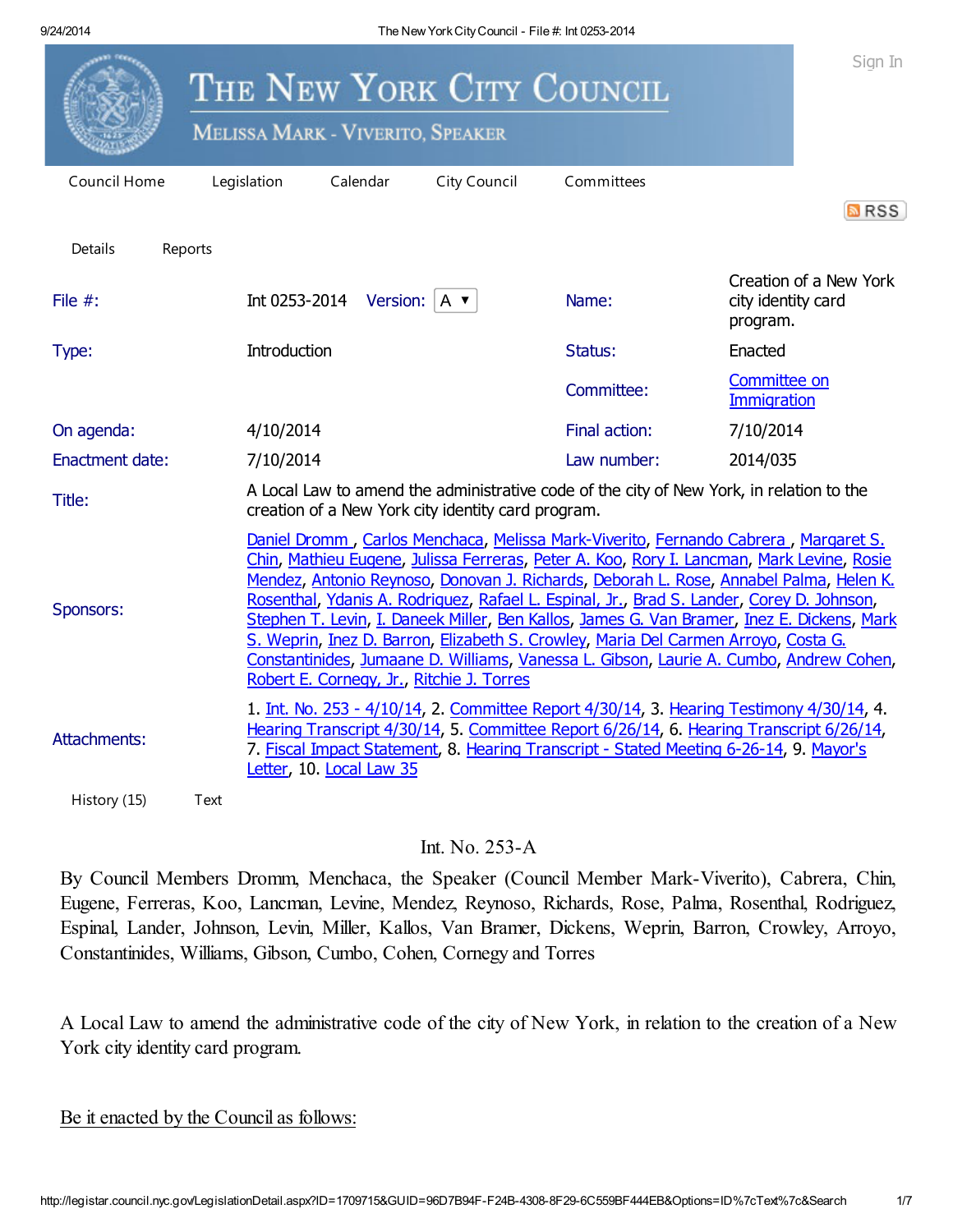Section 1. Subchapter 1 of chapter 1 of title 3 of the administrative code of the city of New York is amended by adding a new section 3-115, to read as follows:

§3-115. New York City Identity Card

a. Definitions

"Administering Agency" shall mean the agency that the mayor designates to

administer the New York city identity card program.

"New York city identity card" shall mean an identification card issued by the city of New York pursuant to subdivision b of this section.

"Resident" shall mean person who can establish that he or she is a current resident of the city of New York pursuant to paragraph two of subdivision d of this section.

b. New York city identity card program

(1) The mayor shall designate an agency to administer the New York city identity card program. The administering agency shall promulgate allrules necessary to effectuate the purposes of this subchapter.

(2) The administering agency shall designate access sites, including at least one site located within each of the five boroughs of the city of New York, where applications for such card shall be made available for pickup and submission. The administering agency shall also make applications available online.

c. Issuance of New York city identity cards

(1) The New York city identity card shall display, at a minimum, the cardholder's photograph, name, date of birth, address, and an expiration date, provided that the administering agency may by rule establish procedures to protect the addresses of victims of domestic violence or alternate requirements for applicants who lack a permanent address. Such card shall also, at the cardholder's option, display the cardholder's selfdesignated gender. Such identification card shall be designed in a manner to deter fraud.

(2) The New York city identity card shall be available to any resident of the city of New York, provided that such resident is able to meet the requirements for establishing his or her identity and residency set forth in subdivision d of this section and rules adopted by the administering agency pursuant to this section, including rules establishing a minimum age requirement for eligibility for the city identity card and any restrictions the administering agency deems appropriate for the protection of minors.

(3) The administering agency may establish a reasonable fee for applications for a New York city identity card, and if such a fee is established, shall adopt rules permitting residents who cannot afford to pay such fee to receive a full or partial waiver.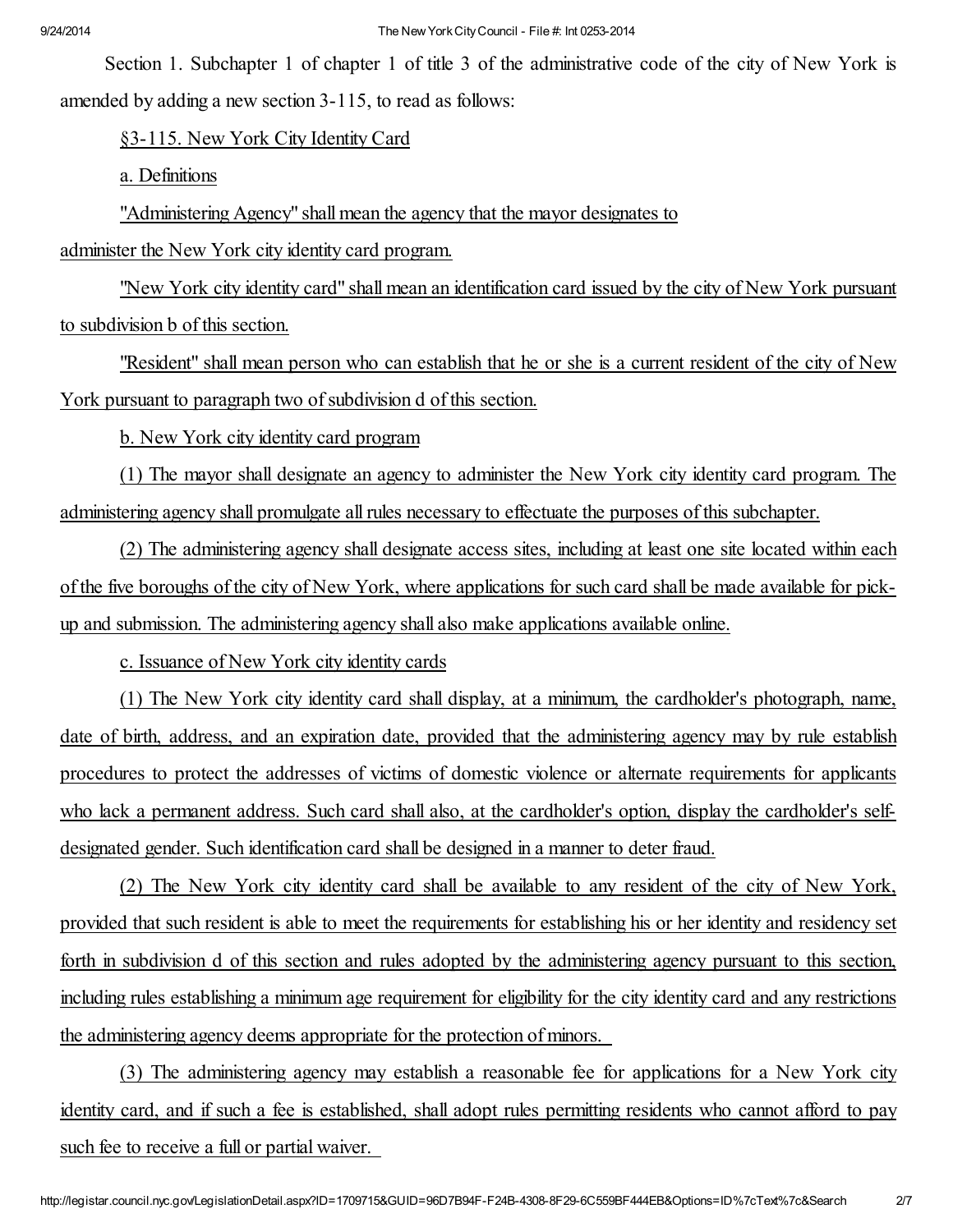d. New York city identity card eligibility

In order to obtain a New York city identity card an applicant must establish proof of identity and proof of residency within the city as follows:

(1) Proof of identity. In order to establish identity, an applicant shall be required to produce one or

more of the following documents:

(i) a U.S. or foreign passport;

(ii) a U.S. state driver's license;

(iii) a U.S. state identification card;

(iv) a U.S. permanent resident card;

(v) a consular identification card;

(vi) a photo identification card with name, address, date of birth, and expiration date issued by another

country to its citizens or nationals as an alternative to a passport for re-entry to the issuing country;

(vii) a certified copy of U.S. or foreign birth certificate;

(viii) a Social Security card;

(ix) a national identification card with photo, name, address, date of birth, and expiration date;

(x) a foreign driver's license;

(xi) a U.S. or foreign military identification card;

(xii) a current visa issued by a government agency;

(xiii) a U.S. individual taxpayer identification number (ITIN) authorization letter;

(xiv) an electronic benefit transfer (EBT) card; or

(xv) any other documentation that the administering agency deems acceptable.

The administering agency may by rule determine the weight to be given to each type of document provided in this paragraph, and require that an applicant produce more than one document to establish identity.

(2) Proof of residency. In order to establish residency, an applicant shall be required to produce one or more of the following items each of which must show the applicant's name and residential address located within the city and must be dated no more than sixty days prior to the date such document is presented, except as otherwise indicated in this paragraph:

(i) a utility bill;

(ii) a current residential property lease;

(iii) a local property tax statement dated within one year of the date it is submitted;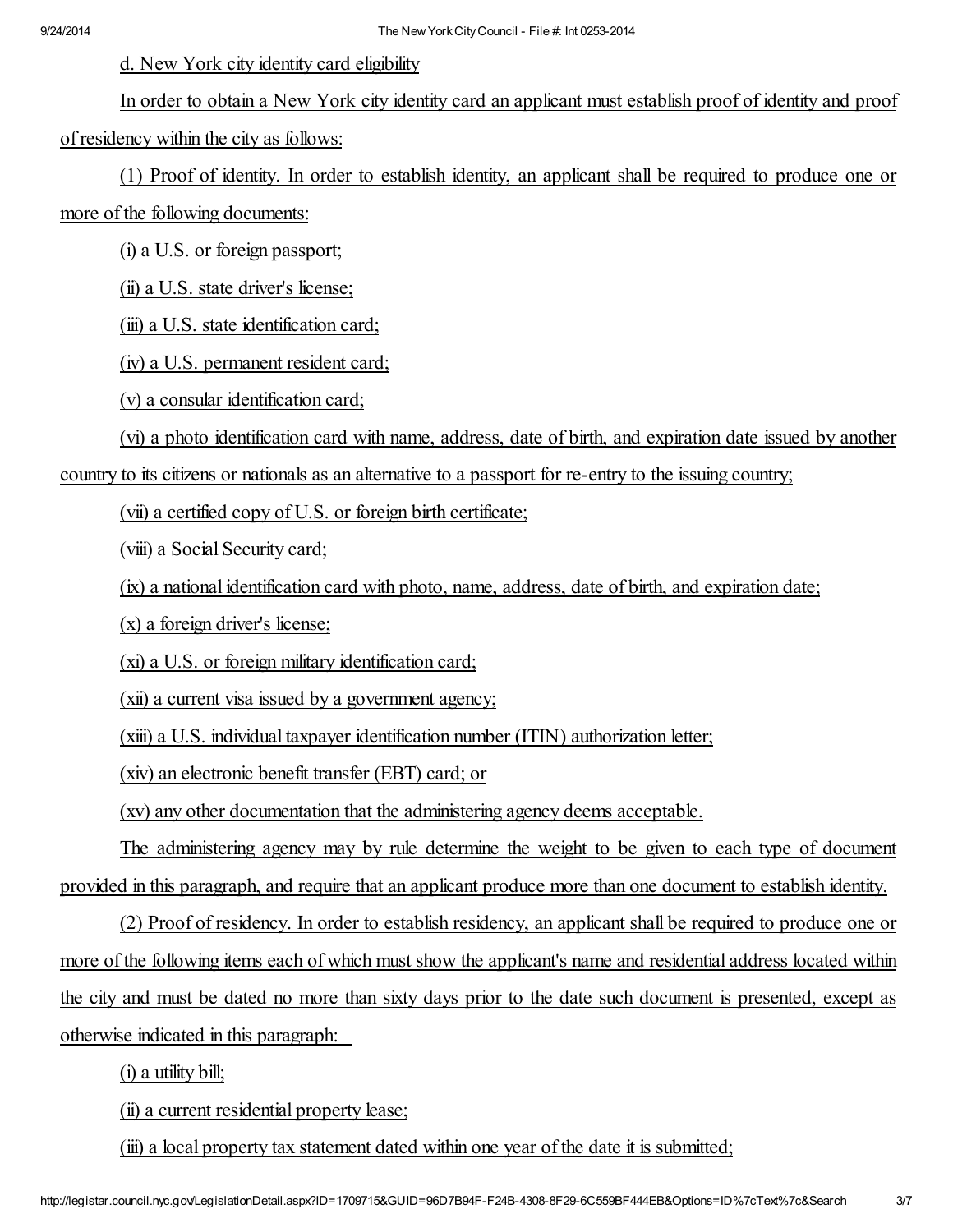(iv) a local real property mortgage payment receipt;

(v) a bank account statement;

(vi) proof that the applicant has a minor child currently enrolled in a school located within the city;

(vii) an employment pay stub;

(viii) a jury summons or court order issued by a federal or state court;

(ix) a federal or state income tax or refund statement dated within one year of the date it is submitted;

(x) an insurance bill(homeowner, renter, health, life, or automobile insurance);

(xi) written verification issued by a homeless shelter that receives city funding confirming at least fifteen days residency;

(xii) written verification issued by a hospital, health clinic or socialservices agency located within the city of New York confirming at least fifteen days residency; or

(xiii) Any other documentation that the administering agency deems acceptable.

(xiv) The administering agency may by rule determine the weight to be given to each type of document provided in this paragraph, and require that an applicant produce more than one document to establish residency. The administering agency shall by rule create alternative methods by which individuals who are homeless can establish residency in the city notwithstanding the lack of fixed address.

e. Confidentiality of New York city identity card eligibility information

(1) Once every quarter the city shall destroy copies of records provided by applicants to prove identity or residency for a New York city identity card that have been retained more than two years, except where such records are required by law to be preserved as evidence for purposes of litigation.

(2) On or before December 31, 2016, the administering agency shall review data collected in the report described in subdivision h of this section and make a determination regarding the continuing need to retain records pursuant to paragraph one of this subdivision in order to effectively administer the New York city identity card program and shall make any appropriate modifications to the policy for retention of records related to the New York city identity card program.

(3) In the event that: (i) the administering agency fails to make a determination on or before December 31, 2016 pursuant to paragraph (2) of this subdivision, or (ii) the administering agency determines that records retention is no longer necessary, then the city shall not retain originals or copies of records provided by an applicant to prove identity or residency for a New York city identity card for longer than the time needed to review the application, and any such records in the city's possession prior to such date shall be destroyed on or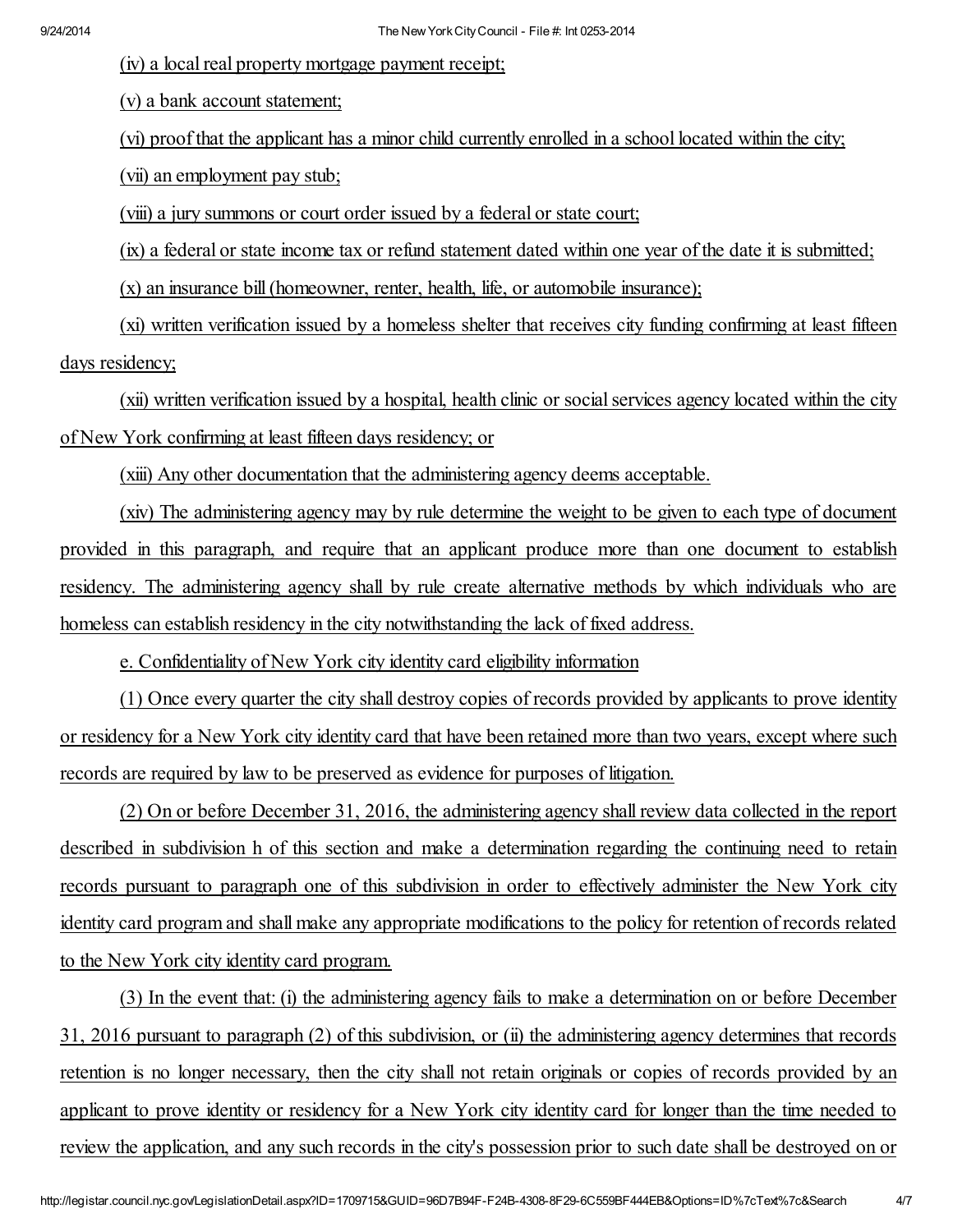before December 31, 2016 or, in the case of an application pending on such date, as soon as practicable after a final determination has been made regarding the application. Nothing in this paragraph shall be construed to prevent the city from retaining records where such records are required by law to be preserved as evidence for purposes of litigation.

(4) To the maximum extent allowed by applicable federal and state law, information collected about applicants for the card shall be treated as confidential and may only be disclosed if:

(i) Authorized in writing by the individual to whom such information pertains, or if such individual is a minor or is otherwise not legally competent, by such individual's parent or legal guardian;

(ii) So ordered by a court of competent jurisdiction;

(iii) To a requesting city agency for the limited purpose of administering the New York city identity card program or determining or facilitating the applicant's eligibility for additional benefits, services, and care, provided that such disclosure is made in accordance with all applicable federal and state privacy laws and regulations, and subject to the further requirement that such information shall not be redisclosed to any other governmental agency or entity, or third party; or

(iv) To a law enforcement agency that serves the administering agency a judicial subpoena or judicial warrant.

(5) The city shall not indicate on the application forms used to apply for a New York city identity card the type of records provided by an applicant to establish residency or identity.

f. Access to services

(1) All city agencies shall accept such card as proof of identity and residency for access to city services unless (i) such acceptance is prohibited by federal or state law, (ii) additional documentation is required to obtain the benefits of a federal or state program, or (iii) the agency has reasonable grounds to believe that the card is counterfeit, altered, or improperly issued, or the individual presenting the card is not the individual to whom the card was issued.

(2) The city shall seek to encourage eligible persons to apply for the card and expand the benefits associated with the card, including, at a minimum, by promoting acceptance of the card by banks and other public and private institutions.

(3) City agencies shall not require the possession of a New York city identity card where identification is not already required to obtain city services, provided, however that agencies may require the possession of a New York city identity card to obtain benefits or privileges offered exclusively to those who possess a New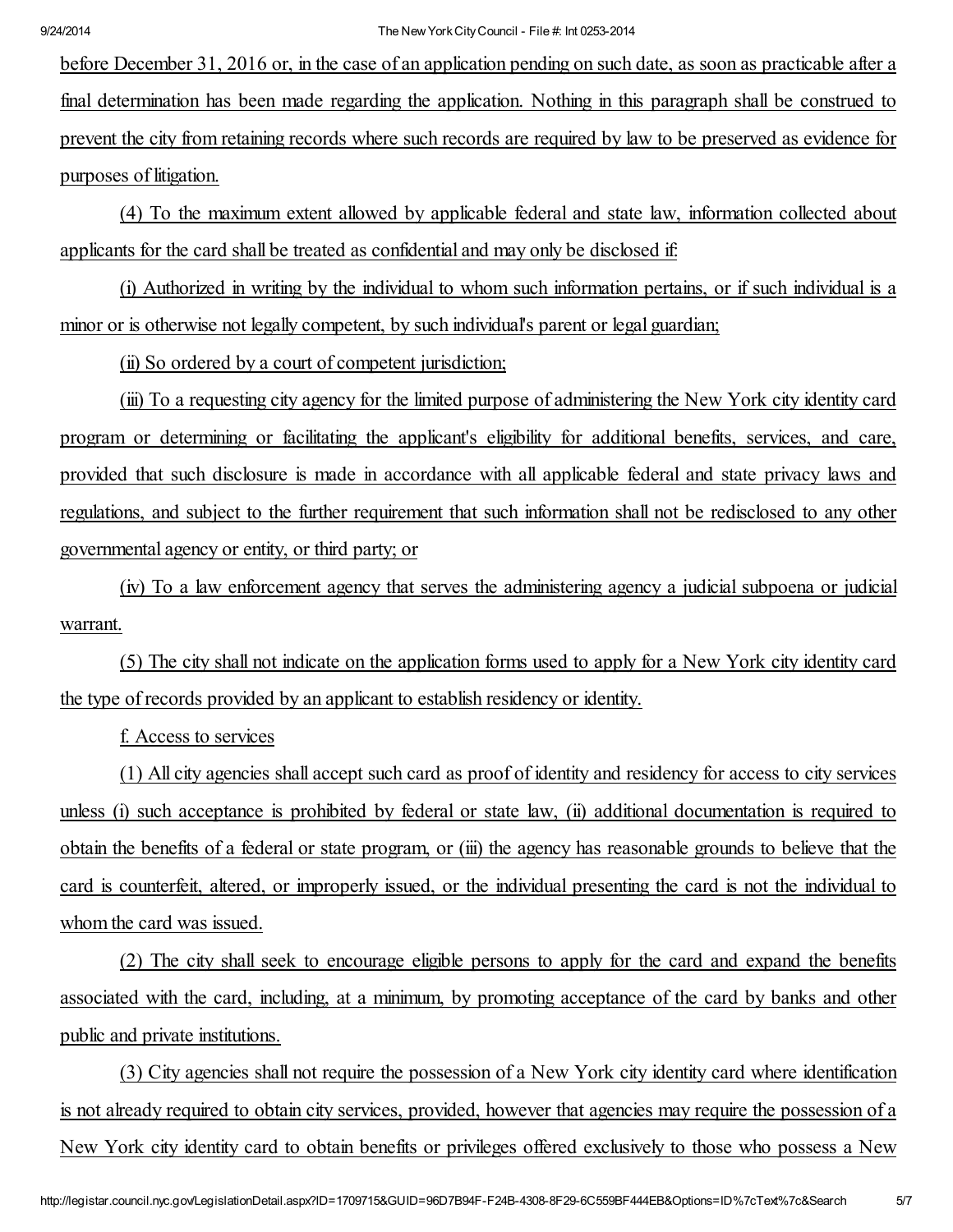## York city identity card as an incentive to apply for a New York city identity card.

g. Language assistance services

The administering agency, in consultation with the mayor's office of immigrant affairs, shall identify and implement measures, including but not limited to staff training, community outreach, and language assistance tools, to address the needs of limited English proficient individuals in the administration of the New York city identity card program.

h. Reporting

The administering agency shall prepare and submit to the mayor and the speaker of the city council a report on the New York city identity card program that includes the following information:

(1) the number of applications received by the city for the New York city identity card disaggregated by applicant borough of residency;

(2) the number of New York city identity cards issued;

(3) the number of New York city identity cards issued to minors;

(4) the number of requests made by city agencies for information collected about applicants for the New York city identity card disaggregated by requesting agency;

(5) the number of times the administering agency shared documents submitted by applicants to establish eligibility for the New York city identity card with other city agencies disaggregated by agency;

(6) the number of denials made to requesting agencies for information collected about applicants for the New York city identity card;

(7) the number of New York city identity card applicants whose information was disclosed to law enforcement, disaggregated by whether such disclosure was pursuant to a judicial warrant or judicial subpoena;

(8) the number of occurrences of fraud or other criminal activity related to issuance of the New York city identity card;

(9) the city's efforts to conduct outreach to prospective applicants relating to the New York city identity card program;

(10) the city's efforts to promote acceptance of the New York city identity card by banks and other public and private institutions;

(11) the types of services, other than city services, for which the New York city identity card is permitted as acceptable proof of identity and residency; and

(12) any other metric the administering agency deems appropriate, including but not limited to additional